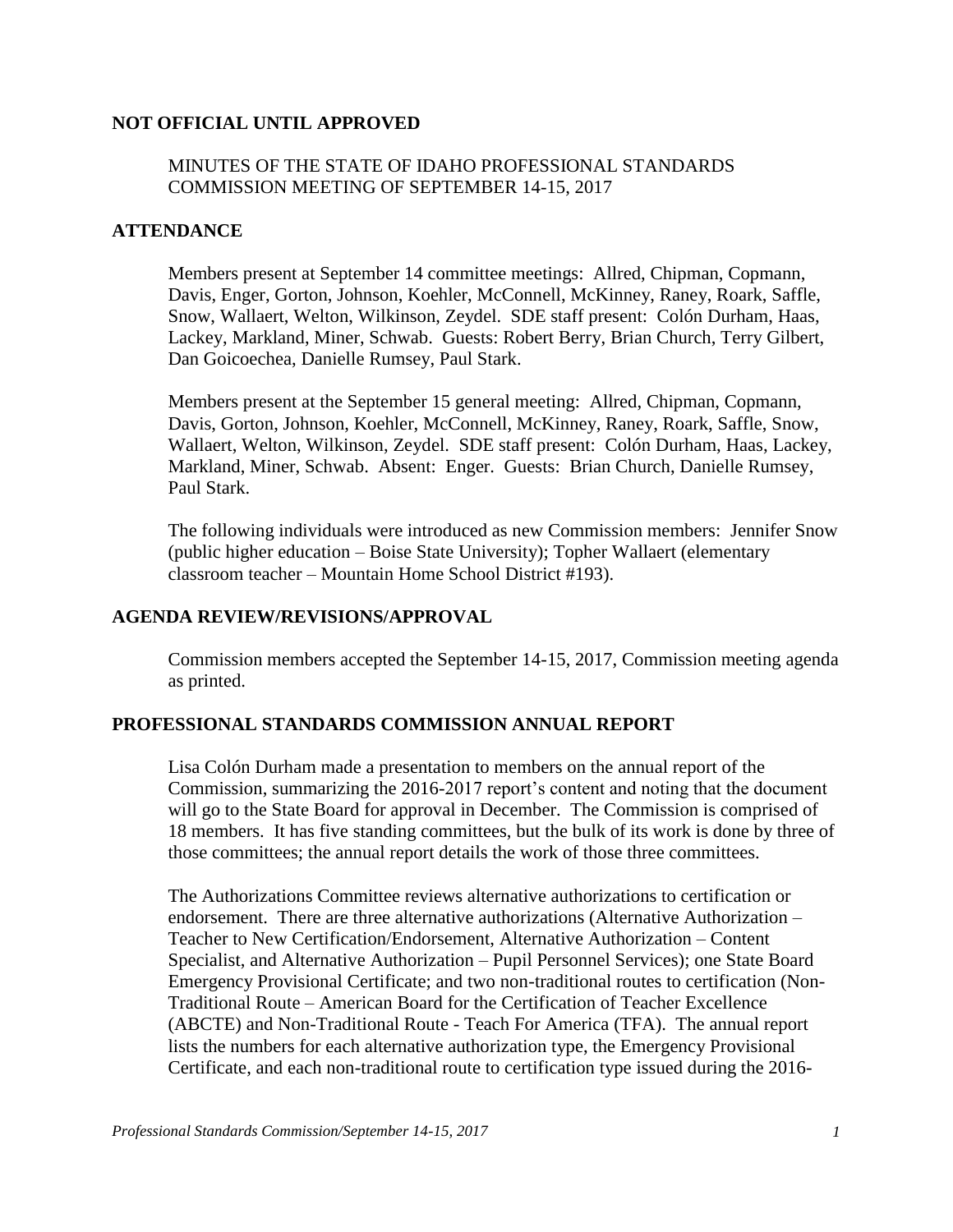2017 school year. The percentage of educators working with an alternative authorization was 4.87 percent of the 19,117 actively working educators or 931 such individuals.

The Executive Committee is responsible for reviewing possible Code of Ethics violations to determine whether probable cause exists to warrant the filing of an administrative complaint and to recommend disciplinary action to be taken against a certificate if probable cause is determined. During the 2016-2017 academic year, the Professional Standards Commission received 67 written complaints of alleged educator ethical misconduct, of which 32 cases were opened. Additionally, 49 cases were closed during 2016-2017. Nine of the 49 closed cases involved educators employed as administrators. Commission staff conducted one certification denial hearing and nine educator ethical misconduct hearings. Categories of ethics violations included: Inappropriate Conduct with Student; Miscellaneous; Sexual Misconduct NOT with Student; Substance Abuse; Breach of Contract; Application Discrepancy; Misdemeanor; Sexual Misconduct with Student; Inappropriate Conduct; Inappropriate Conduct with Student; and Theft-Fraud. Types of disciplinary action included: Revocation; (Permanent) Revocation; Conditioned Certificate; Letter of Reprimand; Suspension; and Voluntary Surrender. The specific numbers of ethics violation categories and types of disciplinary action taken during 2016- 2017 are included in the annual report.

The Standards Committee each year reviews 20 percent of the educator preparation standards and endorsement areas. During 2016-2017, that included Core Teacher Standards, Administrator, Audiology, Bilingual and English as a New Language, Career Technical Education, Speech Language Pathologist, and World Languages. In addition, the Standards Committee also conducts program reviews in which on-site visits are made to higher education institutions to ensure that institutional programs are actually preparing candidates to the standards. In 2016-2017, a full program review was conducted at Boise State University, and a focused visit was conducted at the University of Idaho. The Standards Committee is also charged with conducting a desk review of each educator preparation new program proposal for certification to confirm that the new program meets the standards. The following educator preparation new program proposals were reviewed during 2016-2017: Boise State University – Health, Exceptional Child Generalist, Early Childhood Special Education; Lewis-Clark State College – Communication, Psychology; University of Idaho – Family and Consumer Sciences, Literacy.

#### **ORIENTATION TO BASIC COMMITTEE WORK**

Chair Char McKinney distributed a Commission overview/internal operations overview to all Commission members, emphasizing the Commission vision of providing leadership for professional standards and accountability in Idaho schools and advocating on behalf of Idaho's children. In an effort to orient new members, individual committee chairs briefly summarized the main duties of each of four standing committees.

#### **APPROVAL OF MINUTES**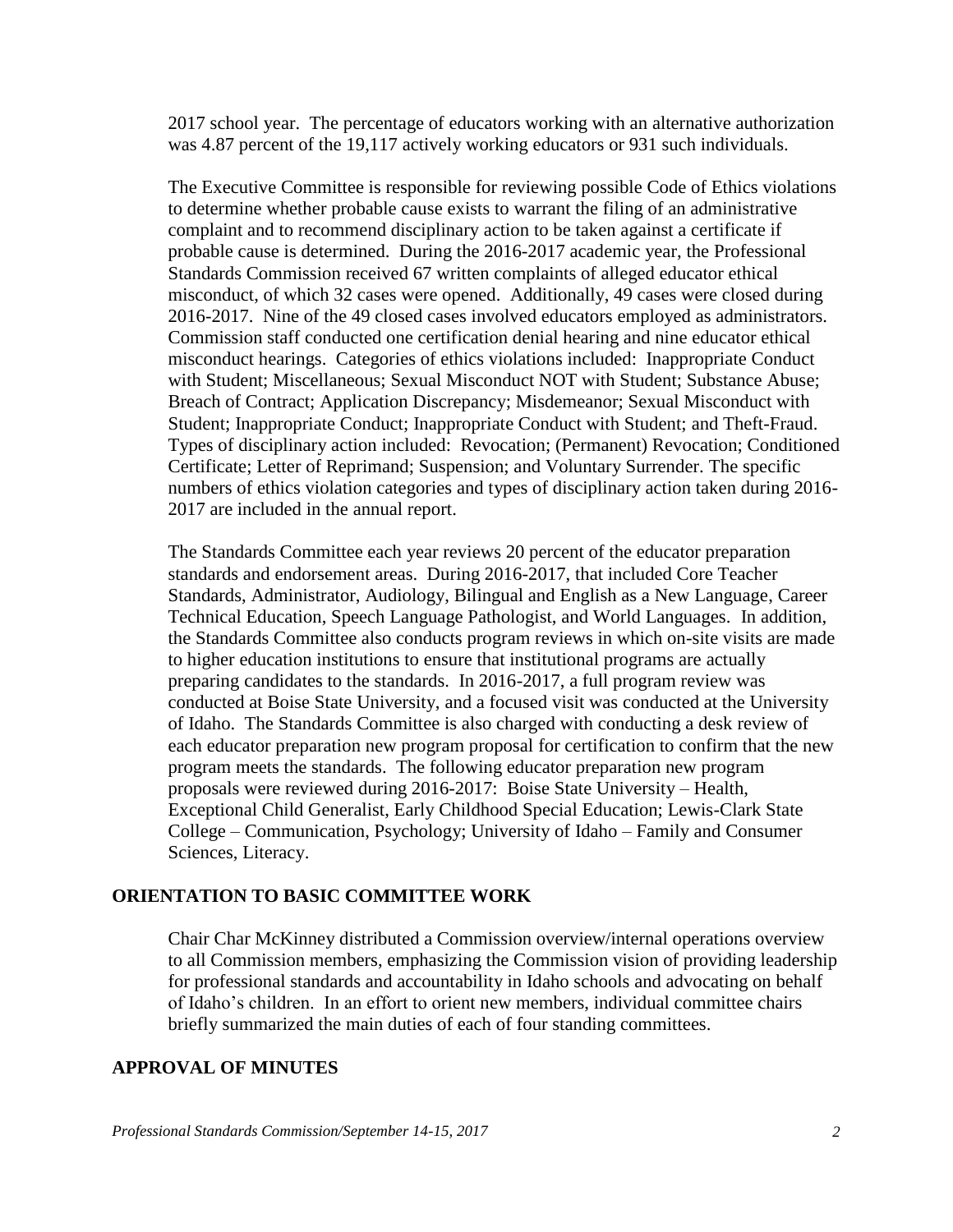**M/S (Raney/Chipman): To approve the June 8-9, 2017, Commission meeting minutes as printed.** Motion carried unanimously.

## **STATE BOARD REPORT**

In the absence of Christina Linder, Educator Effectiveness Program Manager in the State Board office, Lisa Colón Durham reported on the following.

- 1. The board is currently developing a section to be added to State Board policy specifically addressing educator preparation programs/programs leading to certification/accountability reporting to further clarify current processes for reporting new/changes in programs of study.
- 2. The educator pipeline group that worked last year will have another meeting on October 12 to finalize recommendations. The group has looked at barriers in the pipeline and suggestions on increasing the pipeline. Three subgroups within the pipeline group are focusing on certification, recruitment, and retention.
- 3. The 2016-2017 evaluation review is nearing completion; the final report on that effort will soon be started. Trainings for administrators on evaluating their teachers are currently underway.
- 4. At a recent State Board meeting, the board approved the master teacher premium rubric on what needs to be in the master educator portfolios for both teachers and pupil personnel. State Board staff will be conducting regional informational meetings to explain the rubric and answer questions.

# **ADMINISTRATIVE REPORT**

Commission Administrator Lisa Colón Durham (unless indicated otherwise) reported on the following.

- 1. The September 14-15, 2017, Commission meeting agenda has a slightly different look; language in relation to the location of the full Commission meeting/committee meetings and also a brief description of the Executive Committee's work has been added to ensure compliance with Idaho Open Meeting Law; brief descriptions of the work of the Standards Committee and the Authorizations Committee will be added at a later time. Lisa reminded members to arrange to attend one of the other working committee meetings if the committee/subcommittee that they serve on is not meeting at a designated time.
- 2. At its August 31 meeting, the State Board approved all of the proposed IDAPA rule revisions regarding educator preparation standards and endorsements that the Commission submitted, with the exception of one. The baccalaureate degree in a specific content area in lieu of a content area assessment was not approved, as a similar recommendation (and duplicate effort) may be coming from the educator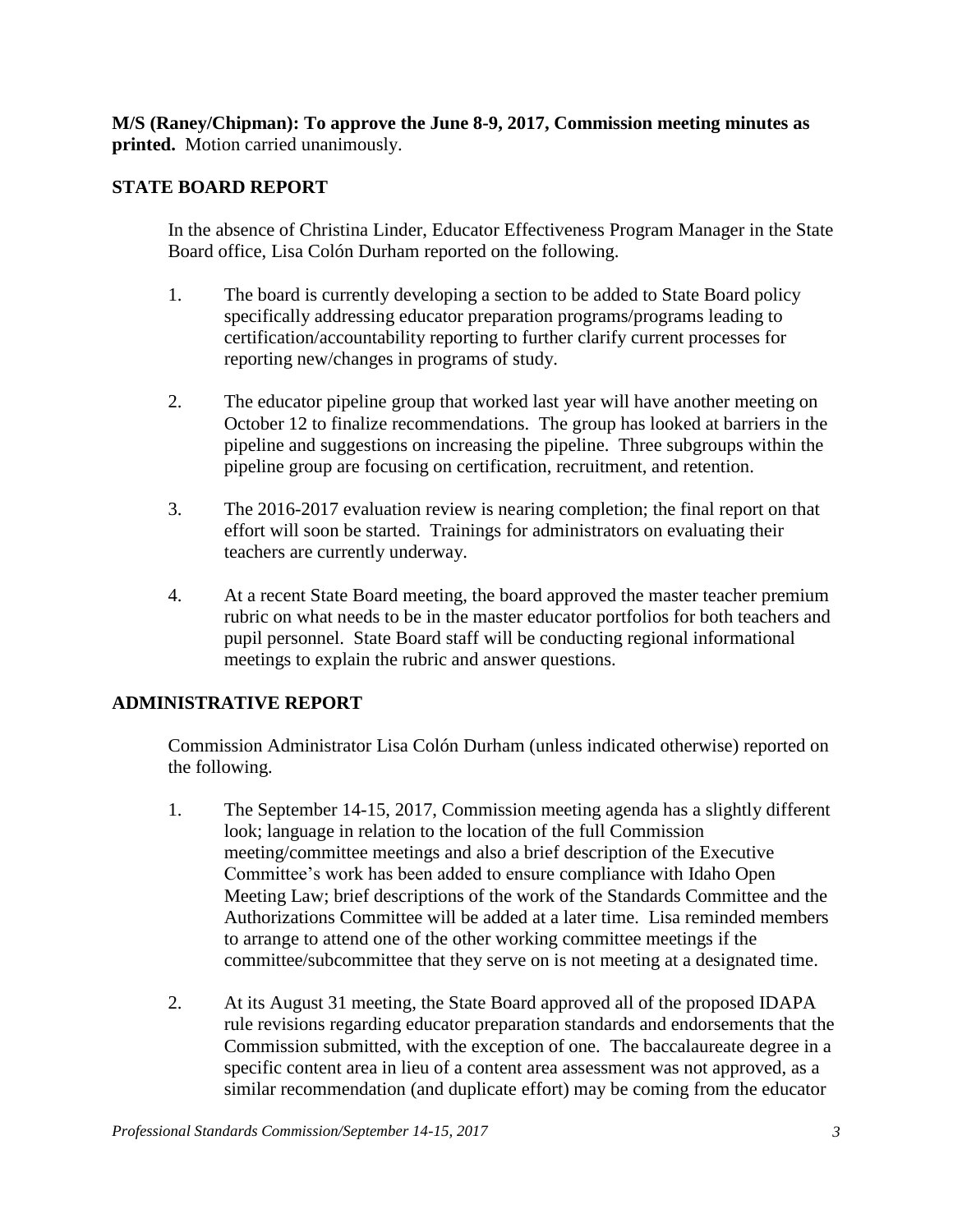pipeline group. The rule revisions are currently in the public comment stage, and Lisa encouraged Commission members to share that information with their constituents should anyone wish to comment. The link for public comment can be found on the Administrative Rules page on the State Department of Education's [website.](http://www.sde.idaho.gov/topics/admin-rules/index.html)

- 3. American Board for the Certification of Teacher Excellence (ABCTE) is revising its educator preparation program to include a clinical experience. More information on this will be available in the near future.
- 4. A full program approval review will be conducted at the College of Idaho on April 14-17, 2018. A program focused visit was planned for Northwest Nazarene University, but the institution has been granted an extension until the fall of 2018 because of a recent turnover in its leadership.
- 5. Upcoming standards reviews to be conducted are as follows:
	- Gifted and Talented: October 26-27
	- English: November 2-3
	- Online Teacher: November 30-December 1
	- Literacy: December 7-8

Commission members were encouraged to submit names of individuals appropriate for the upcoming standards review teams to Commission staff.

- 6. Recent staff travel included the following:
	- National Association of State Directors of Teacher Education and Certification (NASDTEC) Annual Meeting (Lisa and Cina) – June 10-13
	- ISEE Road Show (Lisa and Cina) August 8-10; August 13-15
	- NASDTEC Annual Meeting Planning Committee (Lisa) August 11-13
- 7. Upcoming staff travel includes the following:
	- Council for the Accreditation of Educator Preparation (CAEP) State Conference and CAEP Fall Conference (Lisa, Cina, Annette) – September 22-26
	- Council of Chief State School Officers (CCSSO) Teaching, Leading, and Learning Collaborative (TLLC) (Lisa) – October 9-11
	- NASDTEC Professional Practices Institute (PPI) (Lisa, Annette, Shannon Haas, Deputy Attorney General) – October 18-20

# **SETTLEMENT OF DISTRICT COURT ACTION**

**M/S (Zeydel/Enger): Under Idaho Code § 74-206(1)(d), to move the full Commission into Executive Session to discuss pending litigation exempt from disclosure under Chapter 1 of** 

*Professional Standards Commission/September 14-15, 2017 4*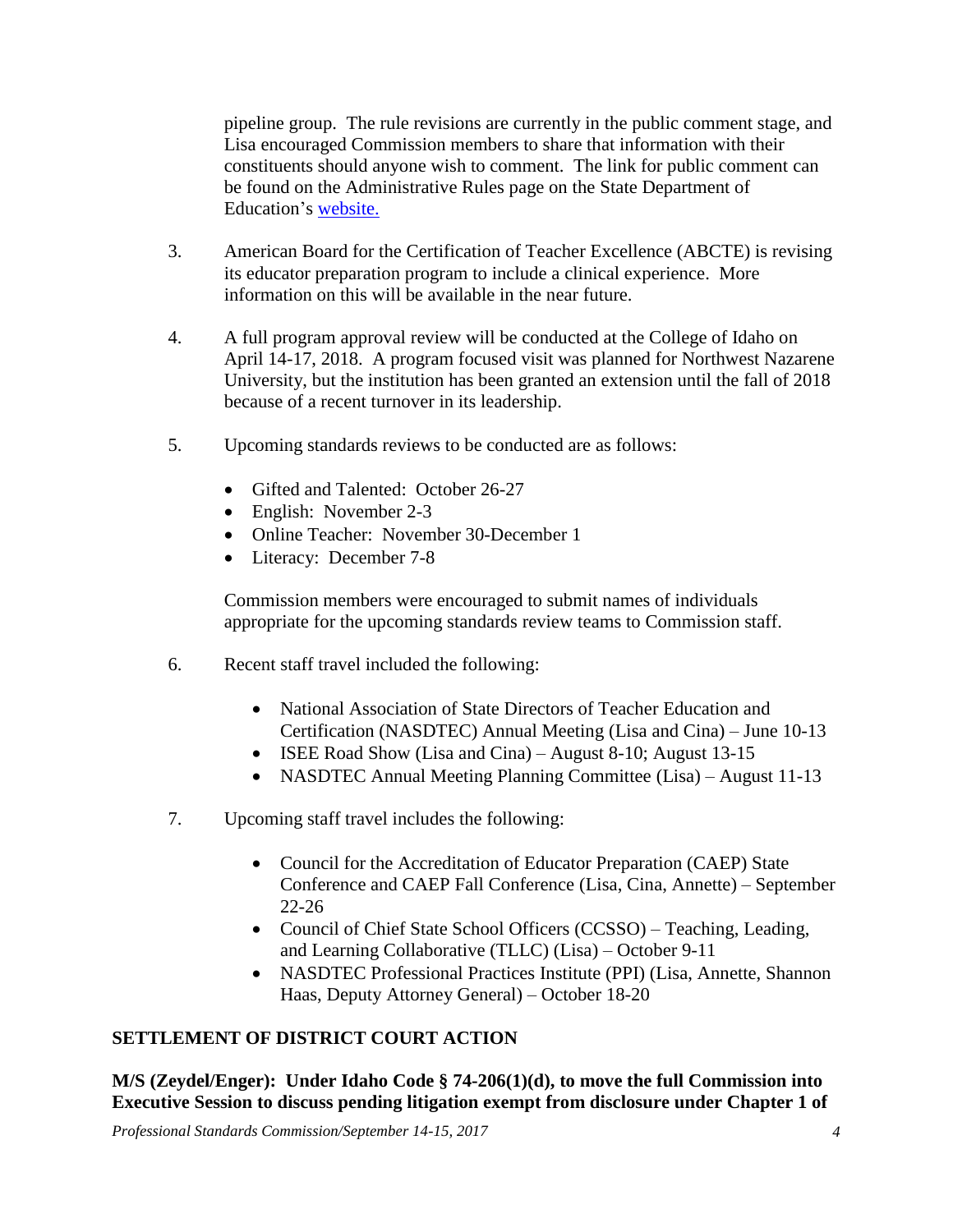**Title 74, Idaho Code.** Allred-yes; Chipman-yes; Copmann-yes; Davis-yes; Enger-yes; Gortonyes; Johnson-yes; Koehler-yes; McConnell-yes; McKinney-yes; Raney-yes; Roark-yes; Saffleyes; Snow-yes; Wallaert-yes; Welton-yes; Wilkinson-yes; Zeydel-yes. Motion carried unanimously.

**M/S (Zeydel/Allred): To move the full Commission into Open Session, after entering Executive Session to discuss pending litigation exempt from disclosure under Chapter 1 of Title 74, Idaho Code.** Allred-yes; Chipman-yes; Copmann-yes; Davis-yes; Enger-yes; Gortonyes; Johnson-yes; Koehler-yes; McConnell-yes; McKinney-yes; Raney-yes; Roark-yes; Saffleyes; Snow-yes; Wallaert-yes; Welton-yes; Wilkinson-yes; Zeydel-yes. Motion carried unanimously.

**M/S (Allred/Copmann): I move that the Professional Standards Commission approve the settlement agreements concerning Karl Topping, Clayton Hatfield, Amy Smith, and Elysa Skousen. Also, I ask that the Commission direct its attorney to sign the agreement to vacate the stay. Finally, I request that the Commission direct Elisa Saffle to sign the settlement agreements.** Allred-yes; Chipman-recused; Copmann-yes; Davis-yes; Enger-yes; Gorton-yes; Johnson-yes; Koehler-recused; McConnell-yes; McKinney-yes; Raney-recused; Roark-recused; Saffle-yes; Snow-recused; Wallaert-yes; Welton-yes; Wilkinson-yes; Zeydel-yes. Motion carried unanimously.

**M/S (Enger/McConnell): I move that the Professional Standards Commission enter a final order in Case No. 21517 concerning Karl Topping consistent with the approved settlement agreement.** Allred-yes; Chipman-recused; Copmann-yes; Davis-yes; Enger-yes; Gorton-yes; Johnson-yes; Koehler-recused; McConnell-yes; McKinney-yes; Raney-yes; Roark-recused; Saffle-yes; Snow-yes; Wallaert-yes; Welton-yes; Wilkinson-yes; Zeydel-yes. Motion carried unanimously.

**M/S (Zeydel/Welton): I move that the Professional Standards Commission enter a final order in Case No. 21505 concerning Clayton Hatfield consistent with the approved settlement agreement.** Allred-yes; Chipman-recused; Copmann-yes; Davis-yes; Enger-yes; Gorton-yes; Johnson-yes; Koehler-recused; McConnell-yes; McKinney-yes; Raney-yes; Roarkrecused; Saffle-yes; Snow-yes; Wallaert-yes; Welton-yes; Wilkinson-yes; Zeydel-yes. Motion carried unanimously.

**M/S (Enger/Wallaert): I move that the Professional Standards Commission enter a final order in Case No. 21501 concerning Elysa Skousen consistent with the approved settlement agreement.** Allred-yes; Chipman-recused; Copmann-yes; Davis-yes; Enger-yes; Gorton-yes; Johnson-yes; Koehler-recused; McConnell-yes; McKinney-yes; Raney-recused; Roark-recused; Saffle-yes; Snow-recused; Wallaert-yes; Welton-yes; Wilkinson-yes; Zeydel-yes. Motion carried unanimously.

**M/S (Zeydel/Wallaert): I move that the Professional Standards Commission enter a final order in Case No. 21424 and Case No. 21115 concerning Amy Smith consistent with the approved settlement agreement.** Allred-yes; Chipman-recused; Copmann-yes; Davis-yes; Enger-yes; Gorton-yes; Johnson-yes; Koehler-recused; McConnell-yes; McKinney-yes; Raney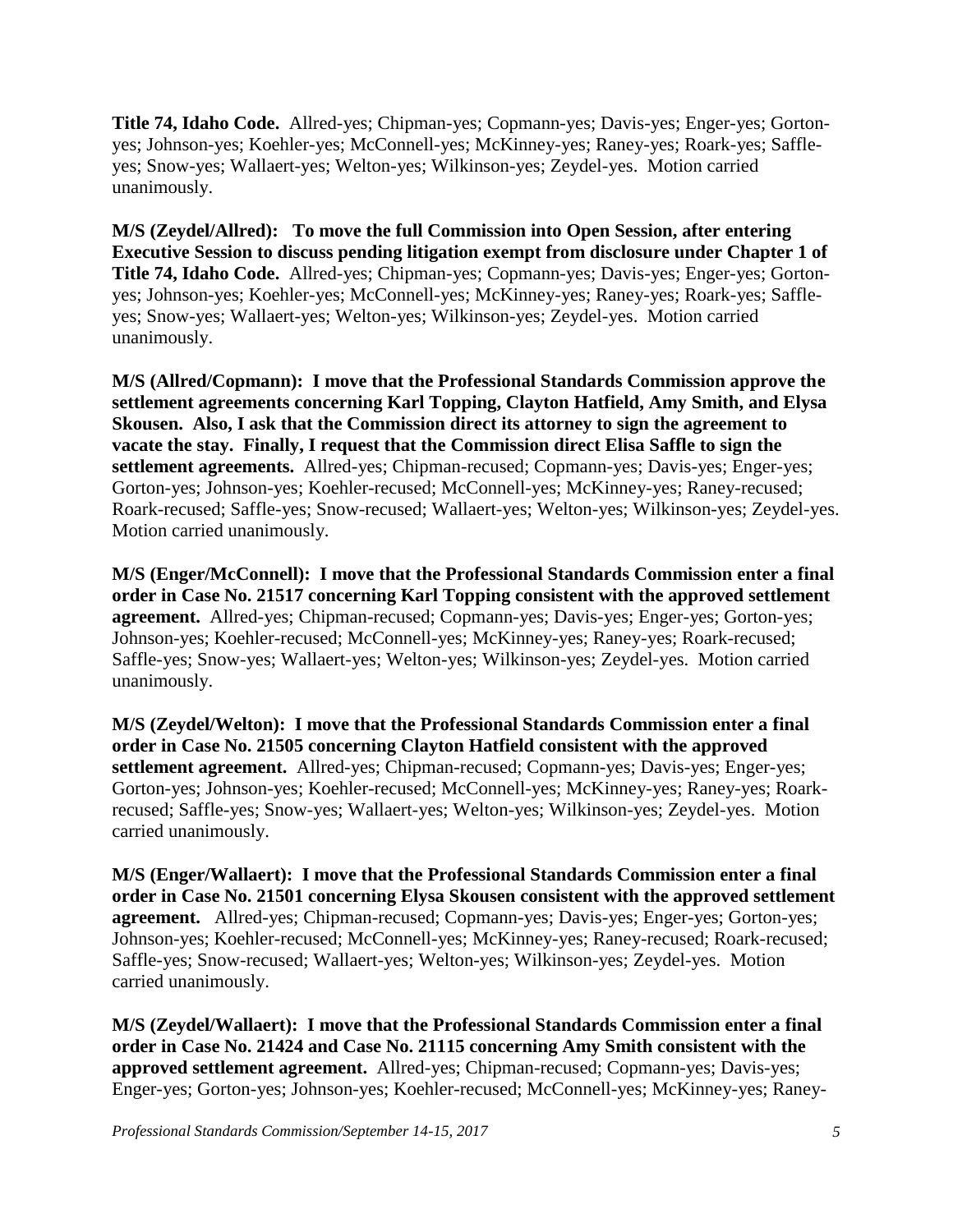yes; Roark-recused; Saffle-yes; Snow-yes; Wallaert-yes; Welton-yes; Wilkinson-yes; Zeydelyes. Motion carried unanimously.

## **CONFIDENTIALITY**

Deputy Attorney General Robert Berry discussed with the Commission some of the information it may hear or see as a part of its work and how Commission members should deal with sensitive information.

## **CONSIDERATION OF STIPULATIONS/FINAL ORDERS BY FULL COMMISSION**

Robert Berry, representing the Chief Certification Officer, presented *In re Craig B. Wineteer*, Case No. 21526, to the Commission to decide whether to impose discipline on Mr. Wineteer's certificate and, if so, what discipline to impose. Robert Berry presented the administrative complaint and default order from Hearing Officer Michael Gilmore and argued that the grounds stated in the administrative complaint were deemed admitted under Idaho Code section 33-1209 because no hearing was requested within the time period.

**M/S (McConnell/Zeydel): In Case No. 21526 regarding the certificate of Craig B. Wineteer, I move that the Commission enter a final order that is effective when signed, incorporating as findings of fact the allegations in the administrative complaint, adopting any counts alleged by the Chief Certification Officer as conclusions of law, and imposing the discipline requested by the Chief Certification Officer in the administrative complaint in the first paragraph under request for relief.** Allred-recused; Chipman-recused; Copmannyes; Davis-yes; Enger-yes; Gorton-recused; Johnson-yes; Koehler-recused; McConnell-yes; McKinney-yes; Raney-no; Roark-recused; Saffle-yes; Snow-yes; Wallaert-no; Welton-yes; Wilkinson-yes; Zeydel-yes. Motion carried.

Deputy Attorney General Robert Berry provided the Commission with the stipulation listed below. The stipulation was agreed to by the respective respondent and was presented by Robert Berry and recommended by the Executive Committee for adoption by the Commission. The Commission members reviewed the stipulation at the meeting and voted as follows:

**M/S (Raney/Wilkinson): I move that the Commission accept the proposed stipulation as written and enter the accompanying Consent Order, which will be effective once signed, in Case No. 21619, regarding the certificate(s) of Kirby Young.** Motion carried unanimously. Commission members Allred, Chipman, Davis, Gorton, Koehler, McKinney, and Roark were recused from voting.

Robert Berry, representing the Chief Certification Officer, presented *In re Laurie Jo Kenik*, Case No. 21617, to the Commission to decide whether to impose discipline on Ms. Kenik's certificate and, if so, what discipline to impose. Robert Berry presented the administrative complaint and default order from Hearing Officer Michael Gilmore and argued that the grounds stated in the administrative complaint were deemed admitted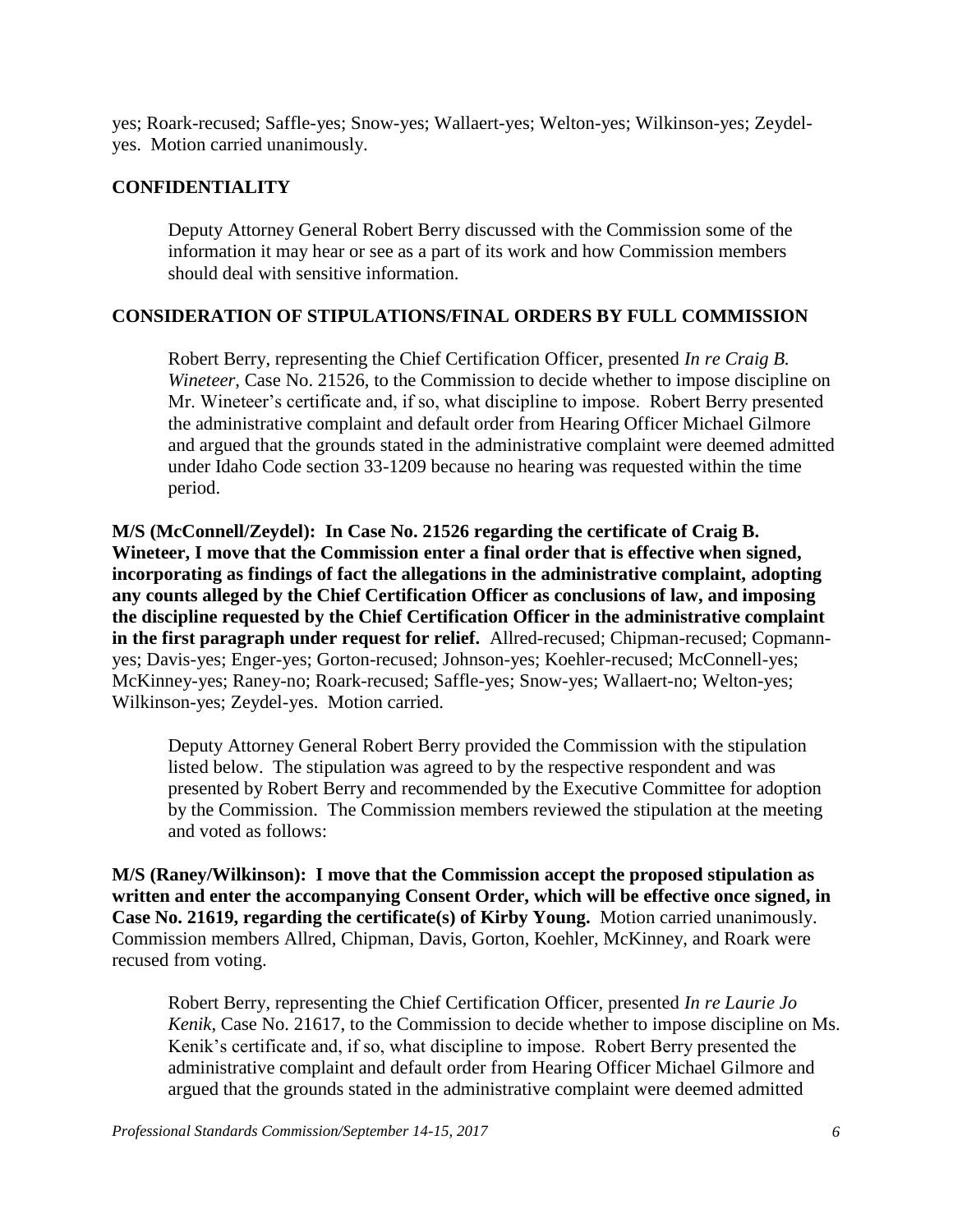under Idaho Code section 33-1209 because no hearing was requested within the time period.

**M/S (Enger/McConnell): In Case No. 21617 regarding the certificate of Laurie Jo Kenik, I move that the Commission enter a final order that is effective when signed, incorporating as findings of fact the allegations in the administrative complaint, adopting any counts alleged by the Chief Certification Officer as conclusions of law, and imposing the discipline requested by the Chief Certification Officer in the administrative complaint in the first paragraph under request for relief.** Motion carried unanimously. Commission members Allred, Chipman, Davis, Gorton, Koehler, McKinney, and Roark were recused from voting.

Deputy Attorney General Robert Berry provided the Commission with the stipulation listed below. The stipulation was agreed to by the respective respondent and was presented by Robert Berry and recommended by the Executive Committee for adoption by the Commission. The Commission members reviewed the stipulation at the meeting and, after having asked questions and having extensive discussion, voted as follows:

**M/S (Wilkinson/Davis): I move that the Commission accept the proposed stipulation as written and enter the accompanying Consent Order, which will be effective once signed, in Case No. 21637, regarding the certificate(s) of Brett Taylor and waiving the August 15, 2017, presentation date requirement.** Allred-recused; Chipman-recused; Copmann-yes; Davis-recused; Enger-yes; Gorton-recused; Johnson-yes; Koehler-recused; McConnell-yes; McKinney-recused; Raney-no; Roark-recused; Saffle-recused; Snow-no; Wallaert-yes; Weltonyes; Wilkinson-yes; Zeydel-yes.Motion carried.

Deputy Attorney General Robert Berry provided the Commission with the stipulation listed below. The stipulation was agreed to by the respective respondent and was presented by Robert Berry and recommended by the Executive Committee for adoption by the Commission. The Commission members reviewed the stipulation at the meeting and, after having asked questions and having discussion, voted as follows:

**M/S (Allred/Wilkinson): I move that the Commission accept the proposed stipulation as written and enter the accompanying Consent Order, which will be effective once signed, in Case No. 21703, regarding the Administrator certificate of Donald J. Keller.** Motion carried unanimously. Commission members Allred, Chipman, Davis, Gorton, Koehler, McKinney, Roark, and Snow were recused from voting.

Deputy Attorney General Robert Berry provided the Commission with the stipulation listed below. The stipulation was agreed to by the respective respondent and was presented by Robert Berry and recommended by the Executive Committee for adoption by the Commission. The Commission members reviewed the stipulation at the meeting and, after having asked a question and having brief discussion, voted as follows:

**M/S (Zeydel/Enger): I move that the Commission accept the proposed stipulation as written and enter the accompanying Consent Order, which will be effective once signed, in Case No. 21633, regarding the certificate(s) of Alan Dunn.** Motion carried unanimously.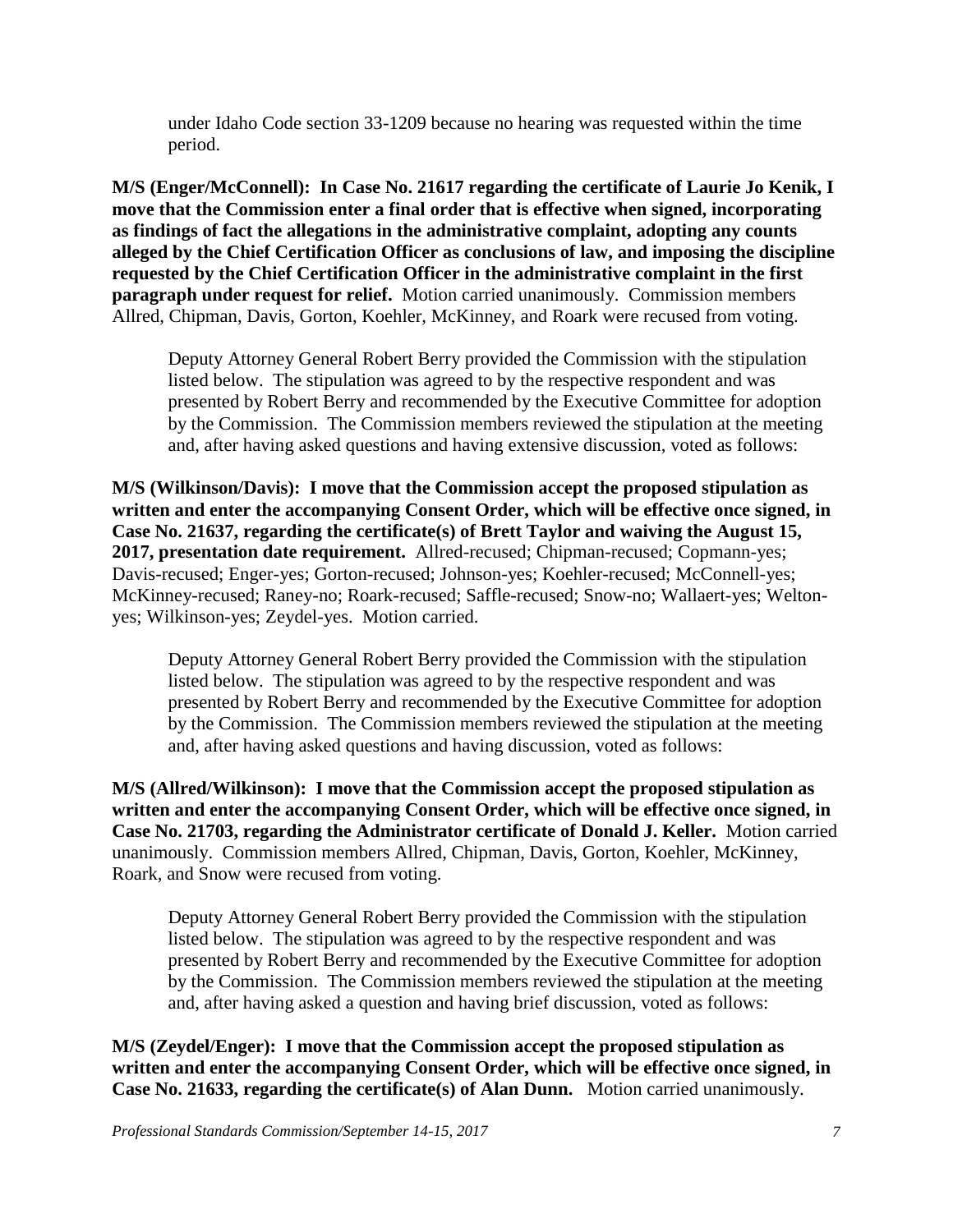Commission members Allred, Chipmann, Enger, Gorton, Koehler, McConnell, McKinney, and Roark were recused from voting.

## **DISCUSSION REGARDING PROPOSED DANCE STANDARDS/ENDORSEMENT**

In January of 2017, the Standards Committee and the full Commission considered the creation of a stand-alone dance endorsement in Idaho. The expectations of actually being awarded a dance endorsement were clearly defined in the draft recommendation that had been received by the committee. In the committee meeting and in the full Commission meeting, there was extensive discussion regarding the impact of offering such an endorsement in the state. Negatives included the possibility of drawing elementary education majors away from selecting a content major in middle school; the question of whether there is an actual need for this endorsement in school districts; and the fact that Utah already has a similar endorsement. In a motion at that time, the full Commission rejected the creation of a dance endorsement and accompanying dance standards. Since then, the Commission has received numerous requests to review the recommendation again.

**M/S (Snow/Raney): To submit to the State Board of Education the Commission's prior recommendation made during the January 19-20, 2017, Commission meeting regarding a dance endorsement and accompanying dance standards.**

# **AUTHORIZATIONS COMMITTEE**

Chair Elisa Saffle reported that during its August 1, 2017, teleconference and its September 14, 2017, meeting, the Authorizations Committee recommended that the Commission approve the following new Teacher to New Certificate/Endorsement requests (for the 2017-2018 school year):

ANDERSEN, Eli, Murtaugh Joint #418, Spanish 6-12 ANDERSON, Candi, Pocatello #25, Economics 6-12 BARNHILL, Nathan, Xavier Charter School #462, American Government/Political Science 6-12 BATEMAN, Audrey, Blackfoot #55, Mathematics 6-12 BEYLER, Martin, Marsh Valley Joint #21, Exceptional Child Generalist K-12 BOYNTON, Kevin, West Ada #2, Mathematics-Basic 6-12 BRULOTTE, William, Twin Falls #411, Superintendent CABRERA, Heidi, Boise #1, English 6-12; Visual Arts 6-12 CAMPBELL, Keelie, Kimberly #414, Director of Special Education DAVIS, Shannon, Oneida County #351, TV Production/Broadcasting 6-12 DEEG, Mariah, Boise #1, Physical Science 5-9 ECHANIS, Lauren, Fruitland #373, Blended EC/ECSE (Birth-Grade 3) EDWARDS, Ky, Moscow #281, Health 6-12 FITZWATER, Brandy, Sage International School of Boise #475, Work-Based Learning Coordinator FONTANA, Melinda, Kimberly #414, All Subjects K-8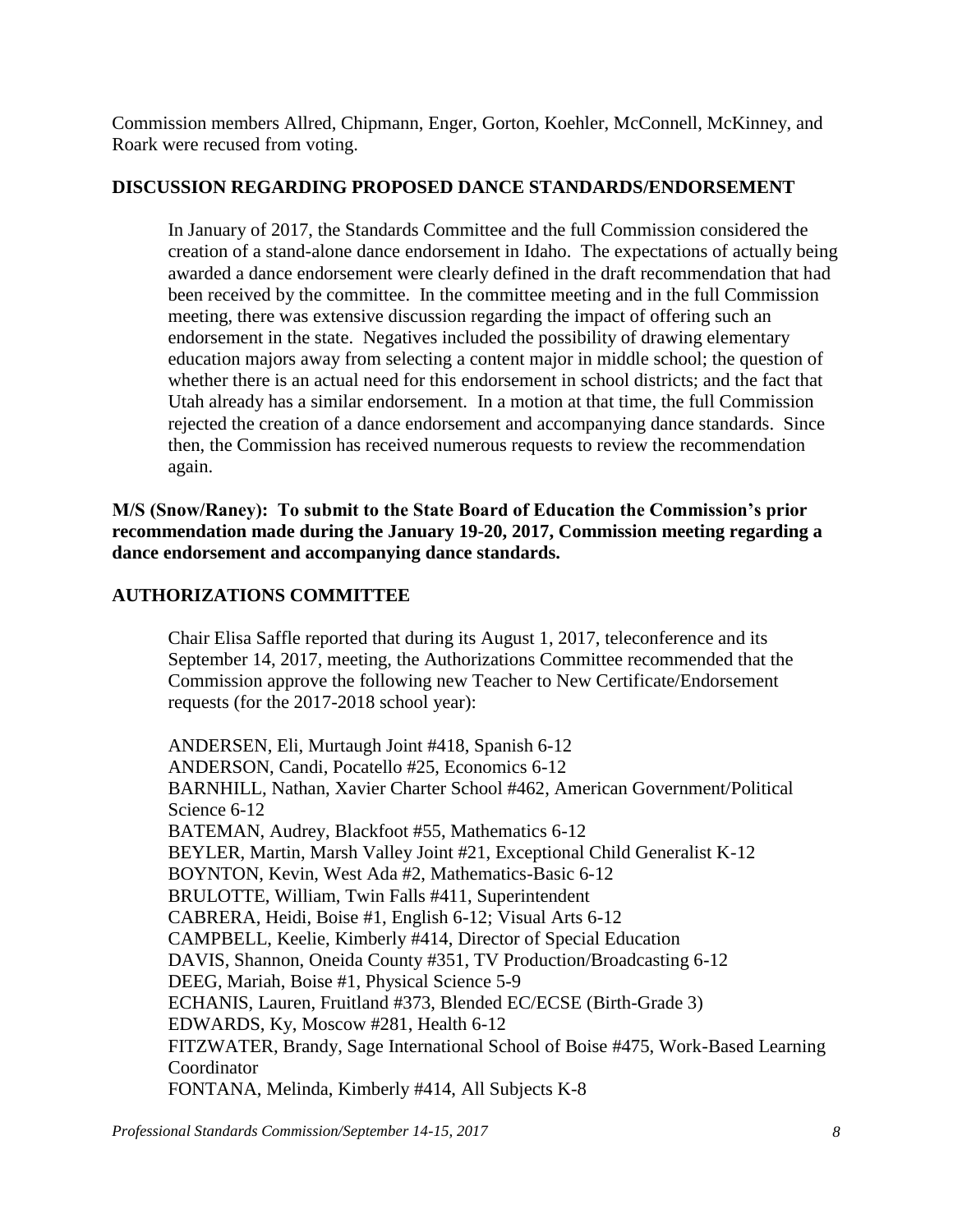FORSYTH WALTERS, Natalie, Post Falls #273, Family Consumer Science 6-12 GAMMON, Shianne, New Plymouth #372, Computer Science 6-12 GILBERT, Rachelle, Marsh Valley Joint #21, Teacher Librarian K-12 GORDON, Paula, Clark County Joint #161, Superintendent GRAINGER, Julie, Meridian Technical Charter High School, Inc. #768, Mathematics-Basic 6-12 HAWKINS, Dalton, Lake Pend Oreille #84, Mathematics-Basic 6-12; Mathematics 6-12 HICKS, Amy, Middleton #134, Music K-12 HILL, Tara, Post Falls #273, Exceptional Child Generalist K-12 HORNING, Joseph, Middleton #134, All Subjects K-8 HUGGINS, Brandi, West Ada #2, Blended EC/ECSE (Birth-Grade 3) HUNT, John, American Falls Joint #381, Natural Science 6-12 KALOSKY, Lorie, Post Falls #273, All Subjects K-8 KEARNS, Tonja, Pathways in Education – Nampa #497, Natural Science 6-12 KOFFORD, Cindy, Snake River #52, All Subjects K-8 LEONARD, Christina, West Bonner County #83, Mathematics 6-12 LIND, Paige, Pocatello #25, Exceptional Child Generalist K-12 LYON, Toni, Nampa #131, Social Studies 6-12 MATSON, Shane, South Lemhi #292, School Principal K-12 McCARTHY, Kevin, Boise #1, Physical Education 6-12 MILESKI, Jamie, Boise #1, Family Consumer Science 6-12 MOONEY, Angela, Twin Falls #411, School Psychologist K-12 MUNYER, Berenice, Lakeland Joint #272, World Language-Spanish 6-12 NAYLOR, Craig, Pathways in Education – Nampa #497, Health 6-12; Physical Education 6-12 OTTERSTEIN, Robert, American Falls Joint #381, Physical Science 6-12 PARKINSON, Heather, Snake River #52, Mathematics 5-9 PETERSON, Dawn, Bonneville Joint #93, Natural Science 6-12 PLAYER, Chandra, Sage International School of Boise #475, Exceptional Child Generalist K-12 PRAEGITZER, Sara, Twin Falls #411, School Principal K-12 PRICE, Megan, Oneida County #351, All Subjects K-8 RAMSEY, Kevin, South Lemhi #292, Superintendent ROPER, Brittany, West Ada #2, Earth and Space Science 6-12 SHOREY, Craig, Mountain View #244, Physical Education 6-12 SLAGEL, Michelle, Kimberly #414, Teacher Librarian K-12 SPANNEUT, Rachel, Boise #1, Physics 6-12 STERLING, Lisa, Boise #1, English as a New Language (ENL) K-12 STROH, Michael, Kootenai Joint #274, Social Studies 6-12 SULLIVAN, Sean, Boise #1, Physical Science 6-12 TROMBLEY, Cheryl, West Ada #2, Blended EC/ECSE (Birth-Grade 3) VANZANDT, David, West Ada #2, Mathematics 6-12 VASAS, William, Pocatello #25, Physical Science 6-12 WALDBILLIG, Jessica, West Ada #2, Deaf/Hard of Hearing K-12 WALLACE, Nicole, Twin Falls #411, All Subjects K-8 WATSON, Cindy, West Ada #2, Deaf/Hard of Hearing K-12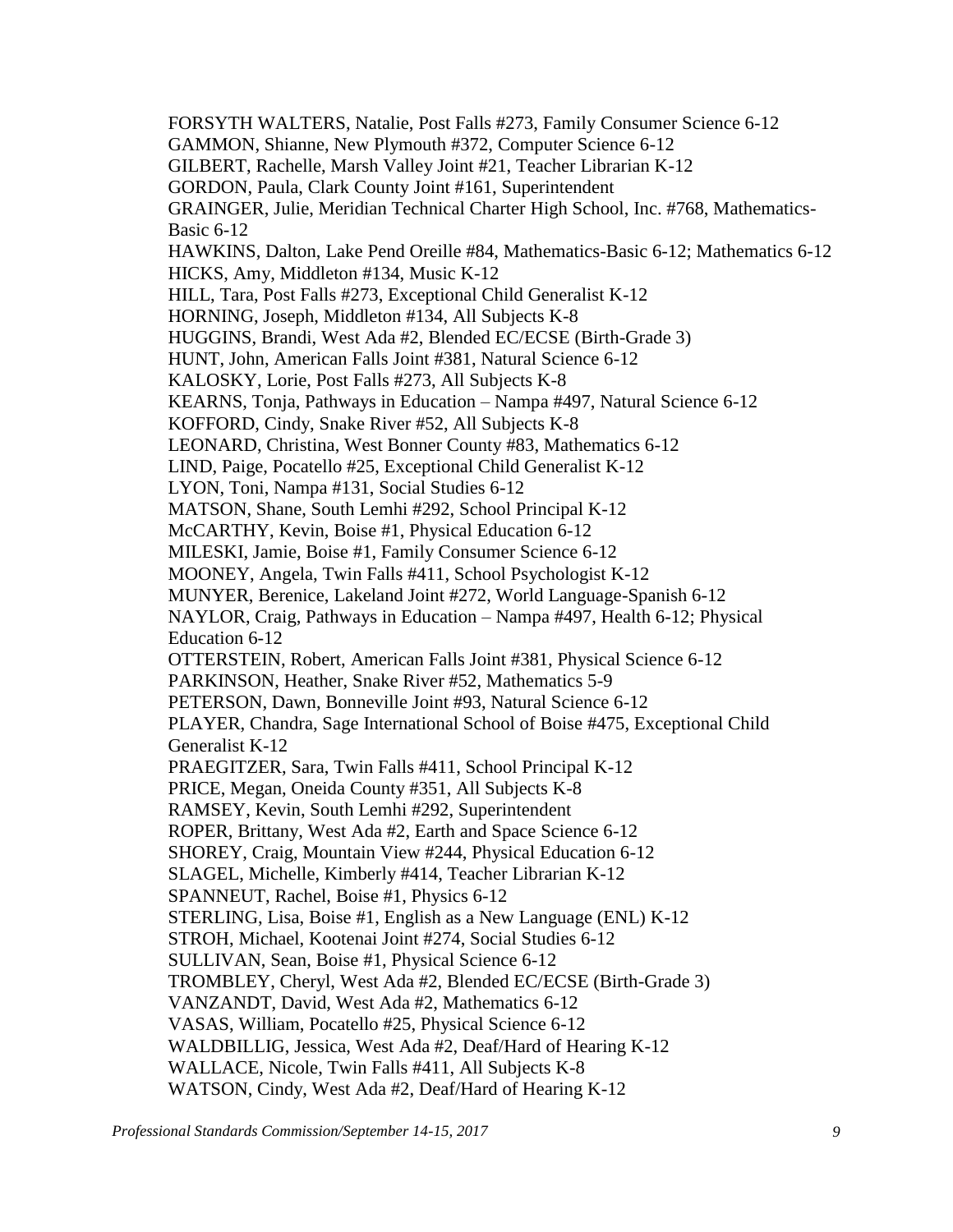WATSON, Gavin, New Plymouth #372, Social Studies 6-12 WEBB, Heather, Taylor's Crossing Public Charter School #461, Economics 6-12 WIGHT, Caroline, American Falls Joint #381, English 6-12 WILLS, Rebecca, Buhl Joint #412, Director of Special Education WILSON, Ryan, Blackfoot #55, Superintendent

Elisa reported that during its September 14, 2017, meeting, the Authorizations Committee recommended that the Commission deny the following new Teacher to New Certificate/Endorsement request (for the 2017-2018 school year):

MARVEL, Michelle, Lakeland Joint #272, Earth and Space Science 6-12

Elisa reported that during its August 1, 2017, teleconference and its September 14, 2017 meeting, the Authorizations Committee recommended that the Commission approve the following renewal Teacher to New Certificate/Endorsement requests (for the 2017-2018 school year):

BORN, Chris, Salmon #291, Superintendent (3) BOTHWELL, Kristin, Boise #1, Teacher Librarian K-12 (2) BRAUN, Carol, Bear Lake County #33, Counselor4 K-12 (2) CARTER, Lynette, Blackfoot #55, Director of Special Education (2) CARY, Justin, Moscow #281, English 6-12 (2) CRUE, Cydney, Chief Tahgee Elementary Academy District #483, School Principal K-12 (2) CURTIS, Kristen, Post Falls #273, Exceptional Child Generalist K-12 (2) DAHL, Nancy, Lapwai #341, Exceptional Child Generalist K-12 (3) FONTE, Donna, Post Falls #273, Blended EC/ECSE (Birth-Grade 3) (2) GEMAR, David, West Jefferson #253, Counselor K-12 (2) GROVER, Camille, Kimberly #414, Teacher Librarian K-12 (3) HENDRICKSON, Christine, Weiser #431, School Counselor K-12 (3) HERNANDEZ, Jami, West Ada #2, Blended EC/ECSE (Birth-Grade 3) (2) HOFF, Rosemary, West Ada #2, Exceptional Child Generalist K-12 (3) JEFFERIES, Gene, Kuna Joint #3, Health 6-12 (2) KRESS, Mark, Hagerman Joint #233, Superintendent (2) McMILLAN, Kali, Post Falls #273, Exceptional Child Generalist K-12 (2) MEDLEY, Ty, Salmon River Joint #243, Physical Education 6-12; Health 6-12 (3) MORRIS, Taci, Middleton #134, Physics 6-12 (2) RAMIREZ, LuAnna, Marsh Valley Joint #21, Exceptional Child Generalist K-12 (2) SABALA, Toni, Post Falls #273, Exceptional Child Generalist K-12 (2) SHAW, Jennifer, Twin Falls #411, Counselor K-12 (2) STONER, Theresa, Troy #287, Music K-12 (3) TAYLOR, Dee, Clark County Joint #161, Counselor K-12 (4) WEBSTER, Melissa, Sage International School of Boise #475, Spanish 6-12 (2) YARNO, George, Lake Pend Oreille #84, Physical Education 6-12 (2)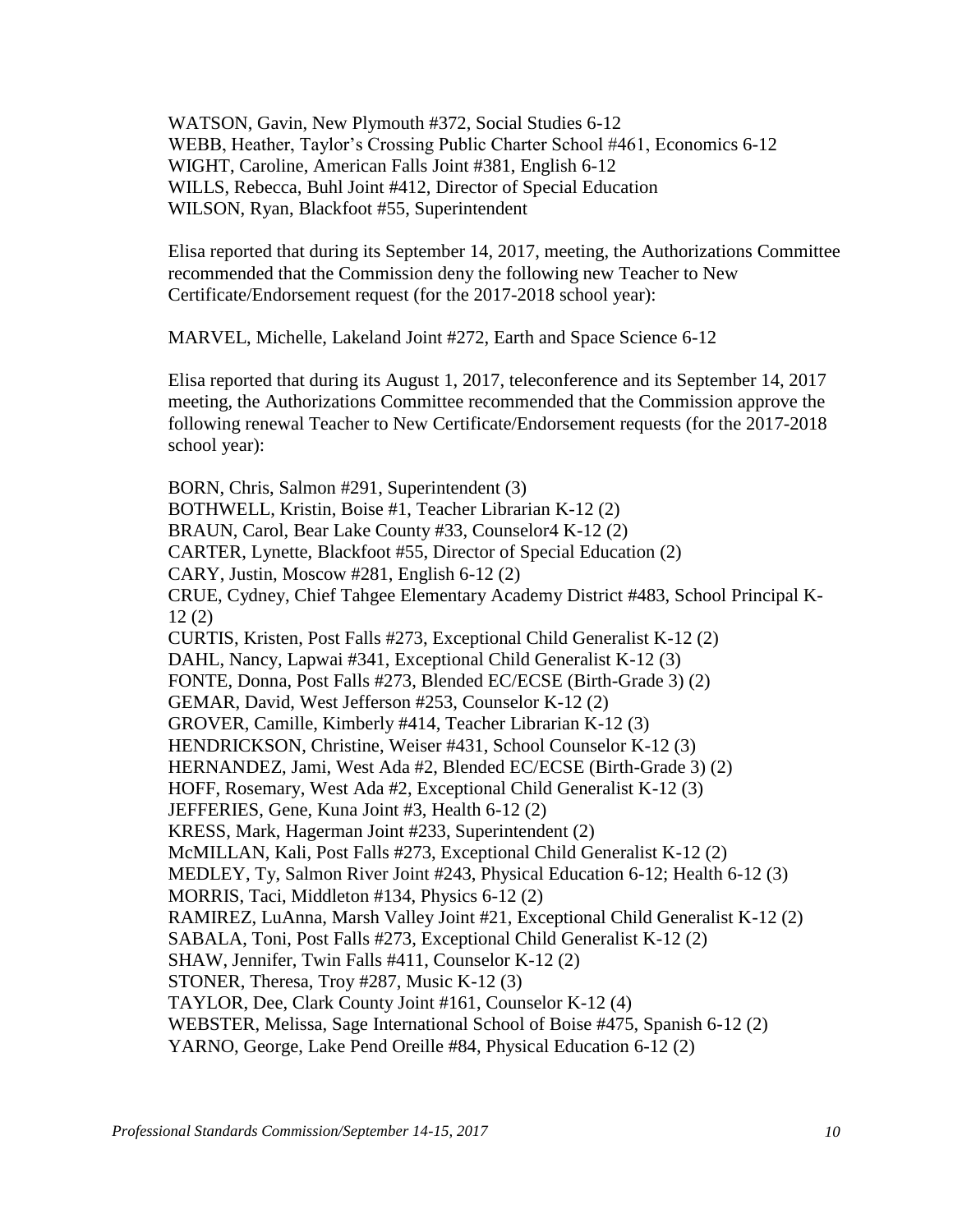During its August 1, 2017, teleconference and its September 14, 2017, meeting, the Authorizations Committee recommended that the Commission approve 205 Content Specialist endorsement applications (all for the 2017-2018 school year). The committee also reviewed/recommended for approval 4 one-year Emergency Provisional Certificate applications. One additional one-year Emergency Provisional Certificate application for a Counselor K-12 endorsement was reviewed and not recommended for approval. All of the Provisional applications were for the 2017-2018 school year and will go to the State Board for final approval consideration.

Elisa explained that the transcripts for the one Provisional application not recommended for approval revealed what appeared to be a lack of a bachelor's degree. The committee saw no reason to deny the application according to the specifics of Idaho Code 33-1203. Extensive discussion by Commission members followed. Lisa Colón Durham requested that Deputy Attorney General Brian Church provide the Commission with a legal analysis of 33-1203, and he agreed to do so. The Provisional application, including Commission concerns about an applicant with such a background serving as a school counselor, will be forwarded to the State Board.

**The Commission ACCEPTED the report of the Authorizations Committee.** Motion carried unanimously.

## **BUDGET COMMITTEE**

Chair Tony Roark called Commission member attention to the budget narrative for May 2017. For that time period, revenue was nearly \$60,000, expenditures were approximately \$51,000, and revenue exceeded expenditures by about \$8,700. The expenditures were all routine and appropriate. For June, the last month of FY17, revenue again exceeded expenditures by almost \$41,000. For the 2016-2017 fiscal year overall, expenditures exceeded revenue by \$23,444. The committee reviewed budget history of the most recent seven fiscal years to get a sense of the significance of the \$23,000 deficit; in five of those fiscal years the Commission had a deficit but was still able to carry forward a substantial balance to the next fiscal year. For this reason, the committee had no concerns about the budget periods or FY17.

For the budget period ending July 2017 and the start of FY18, revenue exceeded expenditures by about \$35,000. This is reflective of the cyclical nature of the certification application fees that come in with certification applications at this time of year.

**The Commission ACCEPTED the report of the Budget Committee.** Motion carried unanimously.

## **STANDARDS COMMITTEE**

Chair Dana Johnson reported on the following committee discussion items (unless indicated otherwise):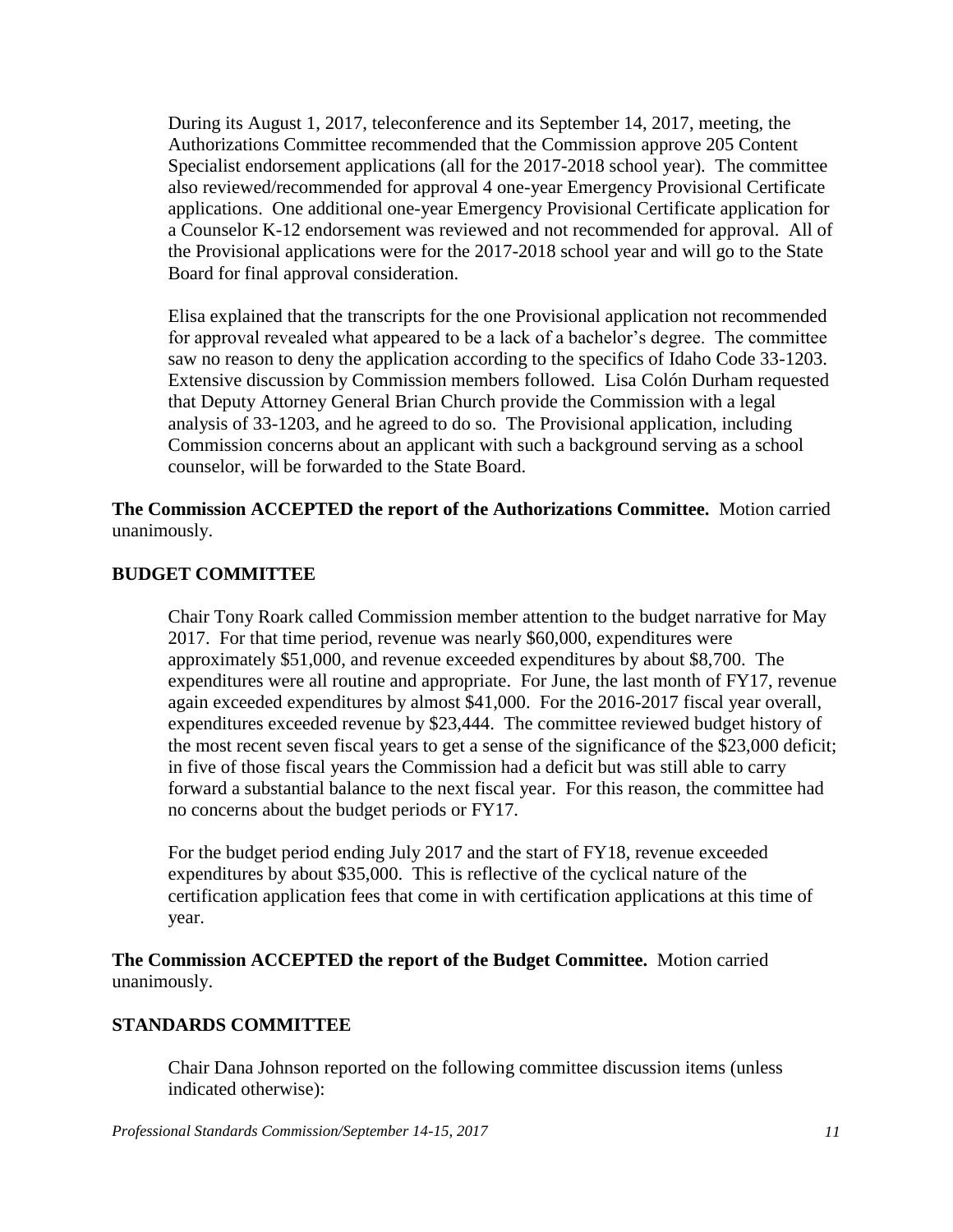1. The committee reviewed the Boise State University Special Education Director new program proposal for certification.

**M/S (Zeydel/Copmann): To recommend that the State Board of Education conditionally approve the Boise State University Special Education Director new program proposal for certification.** Motion carried unanimously.

2. The committee reviewed the Lewis-Clark State College focused visit state team report. The focused visit was conducted on April 22-25, 2017.

**M/S (Zeydel/McConnell): To recommend that the State Board of Education approve the Lewis-Clark State College focused visit state team report with the omission of the State Specific Requirements review portion of the report, as they are still being piloted.** Motion carried unanimously.

3. The committee discussed the need for content area assessments for three newlyadded special education endorsements – the Blended Early Childhood/Early Childhood Special Education Pre-K-Grade 6, the Exceptional Child Generalist K-8; and the Exceptional Child Generalist 6-12.

**M/S (Raney/McConnell): To recommend that the content area assessment for the Blended Early Childhood/Early Childhood Special Education Pre-K-Grade 6 endorsement be Praxis test 5001: Elementary Education Multiple Subjects.** Motion carried unanimously.

**M/S (Raney/McConnell): To recommend that the content area assessments for the Exceptional Child Generalist K-8 and the Exceptional Child Generalist 6-12 endorsements be the same as the content area assessments for the Exceptional Child Generalist K-12 endorsement, which are: Praxis test 5543: Special Education Core Knowledge and Mild to Moderate Applications and Praxis test 5001: Elementary Education Multiple Subjects.**  Motion carried unanimously.

- 4. The committee reviewed the Superintendent, Director of Special Education, and School Principal endorsements and applicable assignment codes and determined that no changes would be needed at this time.
- 5. The committee examined the possibility of creating a specific grades 5-9 endorsement for social studies and science designed to meet the needs of middle school rather than high school. An example follows:

**Middle Level Science (5-9).** Twenty-four (24) semester credit hours in science content coursework, including at least eight (8) credits in each of the following: Biology, Earth Science, and Physics to include lab components. Science foundation standards would also have to be met.

**Middle Level Social Studies (5-9).** Twenty (20) semester credit hours in social studies content coursework, including at least five (5) credits in each of History and Geography; and American Government/Political Science or Economics.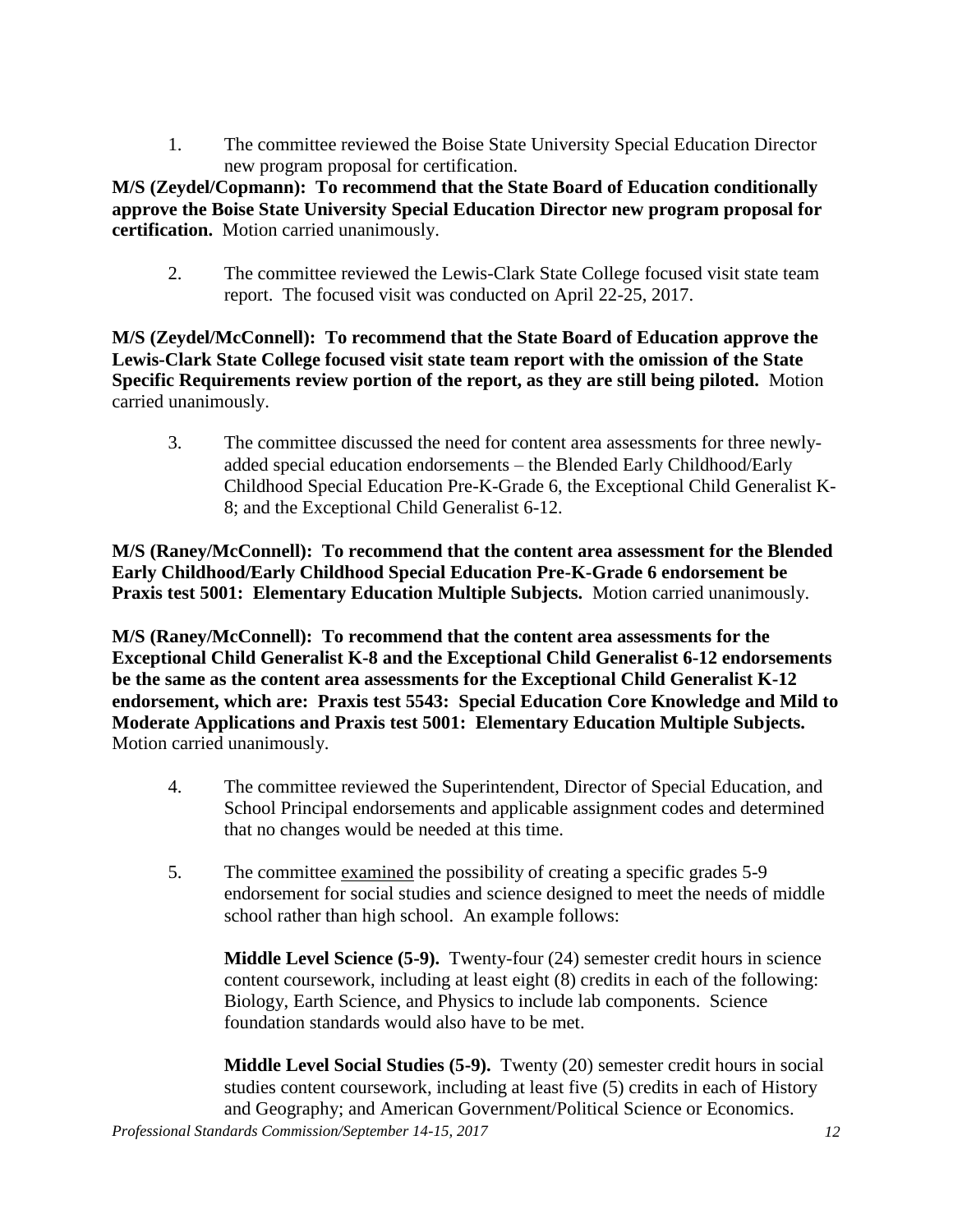Social Studies foundation standards would also have to be met. Constituency feedback on the above-mentioned possibility is requested.

6. During the full Commission meeting, it was mentioned that there appears to be a current need for statewide guidelines for mentoring or what a district mentoring program should consist of. Lisa Colón Durham requested that Commission members interested in discussing this topic at a deeper level contact her.

## **The Commission ACCEPTED the report of the Standards Committee.** Motion carried unanimously.

# **EXECUTIVE COMMITTEE**

Chair Char McKinney reported that the Executive Committee met with Deputy Attorneys General Brian Church and Robert Berry and also Shannon Haas and Annette Schwab to discuss ethics case information. Committee members reviewed 10 new cases. In 5 of those cases the committee found probable cause (1 revocation; 1 indefinite suspension; 1 fixed suspension; 1 letter of reprimand; and 1 letter of reprimand in which the respondent must also meet previous requirements from another state); in 3 cases the committee found no probable cause; and in 2 of the initial 10 cases, more information is needed before a decision can be made. There are 5 previous cases that require further committee review, 4 cases in which hearings have been requested, and 2 cases on hold in which staff are awaiting legal resolution. To view Final Orders, visit the State Department of Education's Professional Standards Commission [website](http://www.sde.idaho.gov/cert-psc/psc/ethics.html) and click on Educator Discipline.

**The Commission ACCEPTED the report of the Executive Committee.** Motion carried unanimously.

## **LEADERSHIP TEAM**

Chair Char McKinney reported that the Leadership Team met by teleconference on August 30. The team reviewed the proposed September 14-15 Commission meeting agenda and discussed the budget, the proposed dance standards and endorsement, the IDAPA rule revisions, and the revisions to the working plans and Procedures Manual. The next Leadership Team teleconference date is November 1, 2017.

**The Commission ACCEPTED the report of the Leadership Team.** Motion carried unanimously.

## **CONSIDERATION OF STIPULATIONS/FINAL ORDERS BY FULL COMMISSION**

Deputy Attorney General Brian Church provided the Commission with the stipulation listed below. The stipulation was agreed to by the respective respondent and was presented by Brian Church and recommended by the Executive Committee for adoption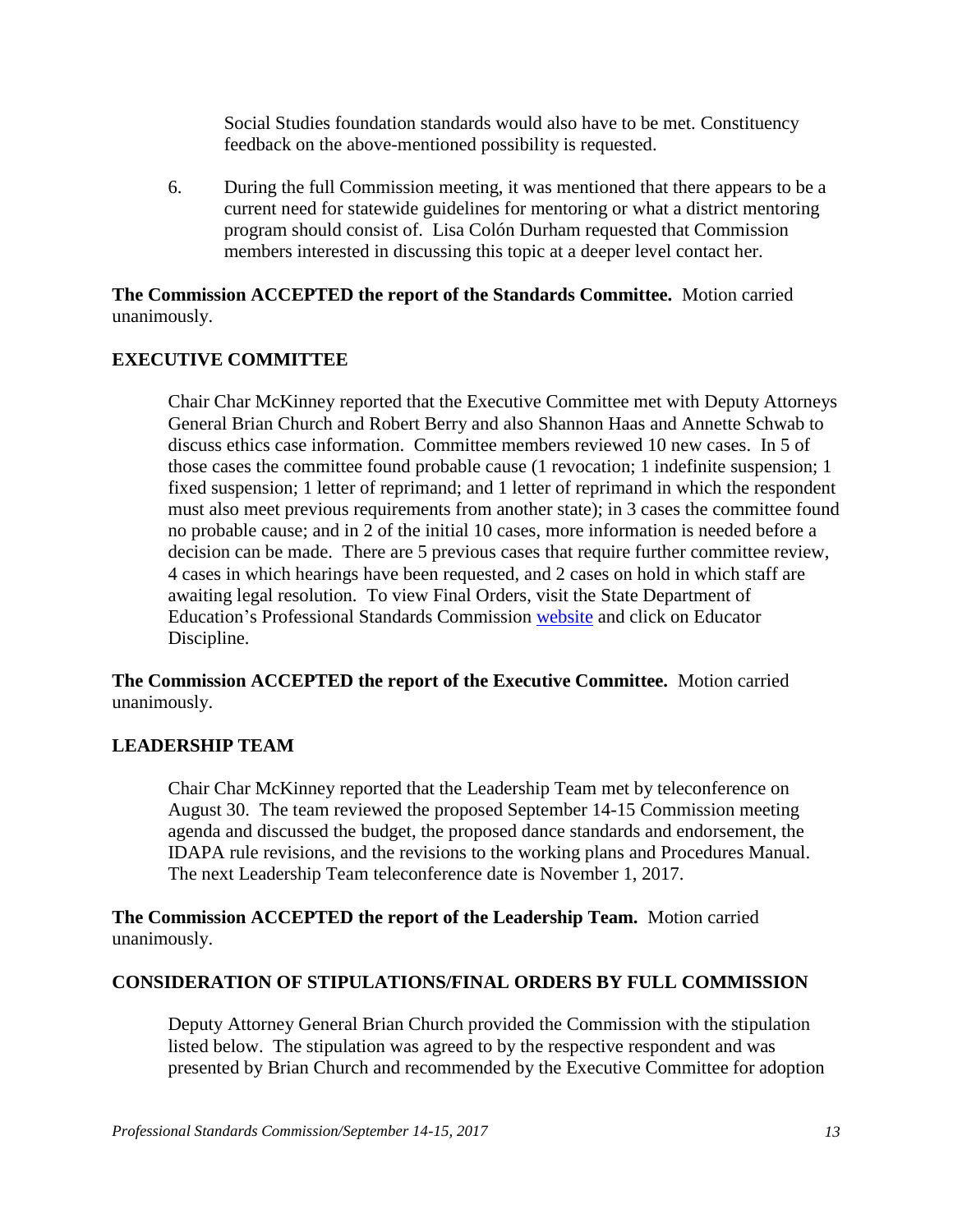by the Commission. The Commission members reviewed the stipulation at the meeting and voted as follows:

**M/S (Zeydel/Davis): I move that the Commission accept the proposed stipulation as written and enter the accompanying Consent Order, which will be effective once signed, in Case No. 21528, regarding the certificate(s) of Lesley E. Cherry.** Motion carried unanimously. Commission members Allred, Chipman, Davis, Gorton, Koehler, McKinney, and Roark were recused from voting.

Deputy Attorney General Brian Church provided the Commission with the stipulation listed below. The stipulation was agreed to by the respective respondent and was presented by Brian Church and recommended by the Executive Committee for adoption by the Commission. The Commission members reviewed the stipulation at the meeting and voted as follows:

**M/S (Welton/Zeydel): I move that the Commission accept the proposed stipulation as written and enter the accompanying Consent Order, which will be effective once signed, in Case No. 21638, regarding the certificate(s) of Melodie Hathorne.** Motion carried unanimously. Commission members Allred, Chipman, Davis, Gorton, Koehler, McKinney, Roark, and Wilkinson were recused from voting.

Deputy Attorney General Brian Church provided the Commission with the stipulation listed below. The stipulation was agreed to by the respective respondent and was presented by Brian Church and recommended by the Executive Committee for adoption by the Commission. The Commission members reviewed the stipulation at the meeting and voted as follows:

**M/S (Johnson/Wilkinson): I move that the Commission accept the proposed stipulation as written and enter the accompanying Consent Order, which will be effective once signed, in Case No. 21631, regarding the certificate(s) of Kara Smith.** Motion carried unanimously. Commission members Allred, Chipman, Davis, Gorton, Koehler, McKinney, and Roark were recused from voting.

## **OLD BUSINESS**

## **Professional Development Committee**

Members discussed the necessity of the Commission Professional Development Committee, as the committee is made up of the same members as the Authorizations Committee with its extensive workload, and the Professional Development Committee has no funding of its own.

**M/S (Chipman/Saffle): That the Professional Development Committee will no longer be a standing committee of the Professional Standards Commission.** Motion carried unanimously.